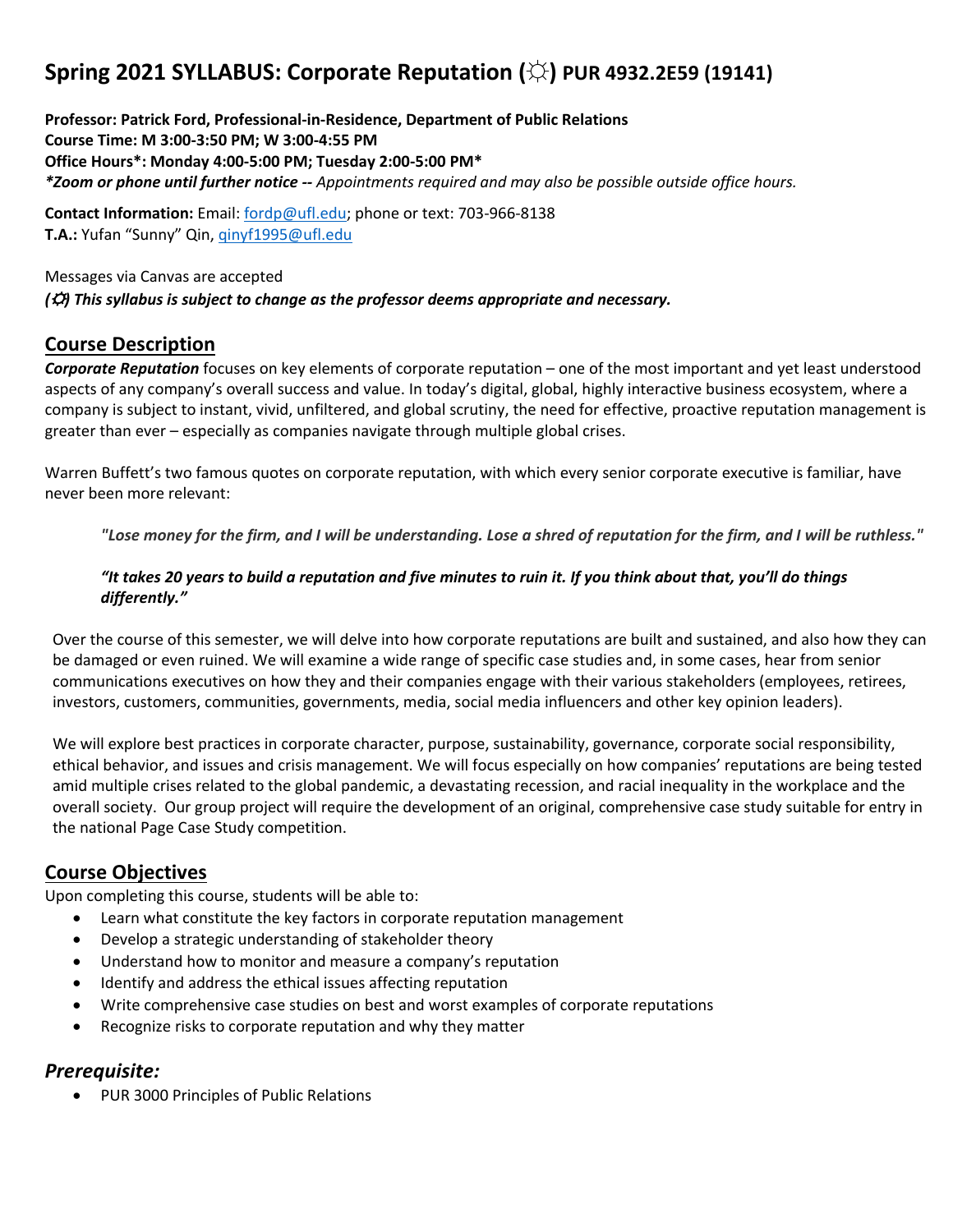## **Course Objectives & Learning Outcomes**

## **College of Journalism and Communications Objectives**

The Accrediting Council on Education in Journalism and Mass Communications requires that by graduation all students should be able to:

- Understand and apply the principles and laws of freedom of speech and press for the US
- Demonstrate an understanding of the history and role of professionals and institutions in shaping communications
- Demonstrate an understanding of gender, race, ethnicity, sexual orientation and, as appropriate, other forms of diversity in domestic society in relation to mass communications
- Demonstrate an understanding of the diversity of peoples and cultures and of the significance and impact of mass communications in a global society
- Understand concepts and apply theories in the use and presentation of images and information
- Demonstrate an understanding of professional ethical principles and work ethically in pursuit of truth, accuracy, fairness and diversity
- Think critically, creatively and independently
- Conduct research and evaluate information by methods appropriate to the communications professions in which they work
- Write correctly and clearly in forms and styles appropriate for the communications professions, audiences and purposes they serve
- Critically evaluate their own work and that of others for accuracy and fairness, clarity, appropriate style and grammatical correctness
- Apply basic numerical and statistical concepts
- Apply current tools and technologies appropriate for the communications professions in which they work, and to understand the digital world.

## **Readings**

## **Required Book**

*The New Era of the CCO: The Essential Role of Communication in a Volatile World*, edited by Roger Bolton, Don W. Stacks and Eliot Mizrachi. Business Expert Press, 2018. ISBN:

- 978-1-63157-535-8 (paperback)
- 978-1-63157-536-5 (electronic)

## **Additional Readings as Assigned**

Students will be expected to be regular readers of free updates from *PRWeek Daily Breakfast Briefing.* **PRWeek is accessible to UF students through the UF George A. Smathers Libraries online database system.** The professor will provide or assign additional reading materials (e.g. media articles or book chapters) over the course of the semester, mostly for additional information but, in some cases, these may be included in the test. Generally, assigned reading (book chapters or other articles) in the syllabus should be read in advance of the class for which they are listed. Be prepared for the professor to call on you in that class to discuss the assigned readings.

## **Online Course Administration — e-Learning in Canvas**

https://elearning.ufl.edu will be used to administer the course communication, materials (e.g., PowerPoint files, additional readings, handouts, assignment guidelines, evaluation forms), and grades. For instance, an electronic file of this document is posted on Canvas. You can access the site by using your GatorLink username and password. Please check the site for announcements and/or threads of comments from classmates, and the professor.

## **Course Professionalism**

• The College of Journalism and Communications is a professional school and professional decorum is expected at all times. Therefore, the students, and the professor, adhere to workplace norms for collegial and respectful interaction. Students are expected to log into Zoom on time, not leave early unless prior permission is granted, and wait for the class to end before logging off. *Please note the significant impact of attendance and active participation in your final grade (25% of grade) and be sure to show up and speak up.*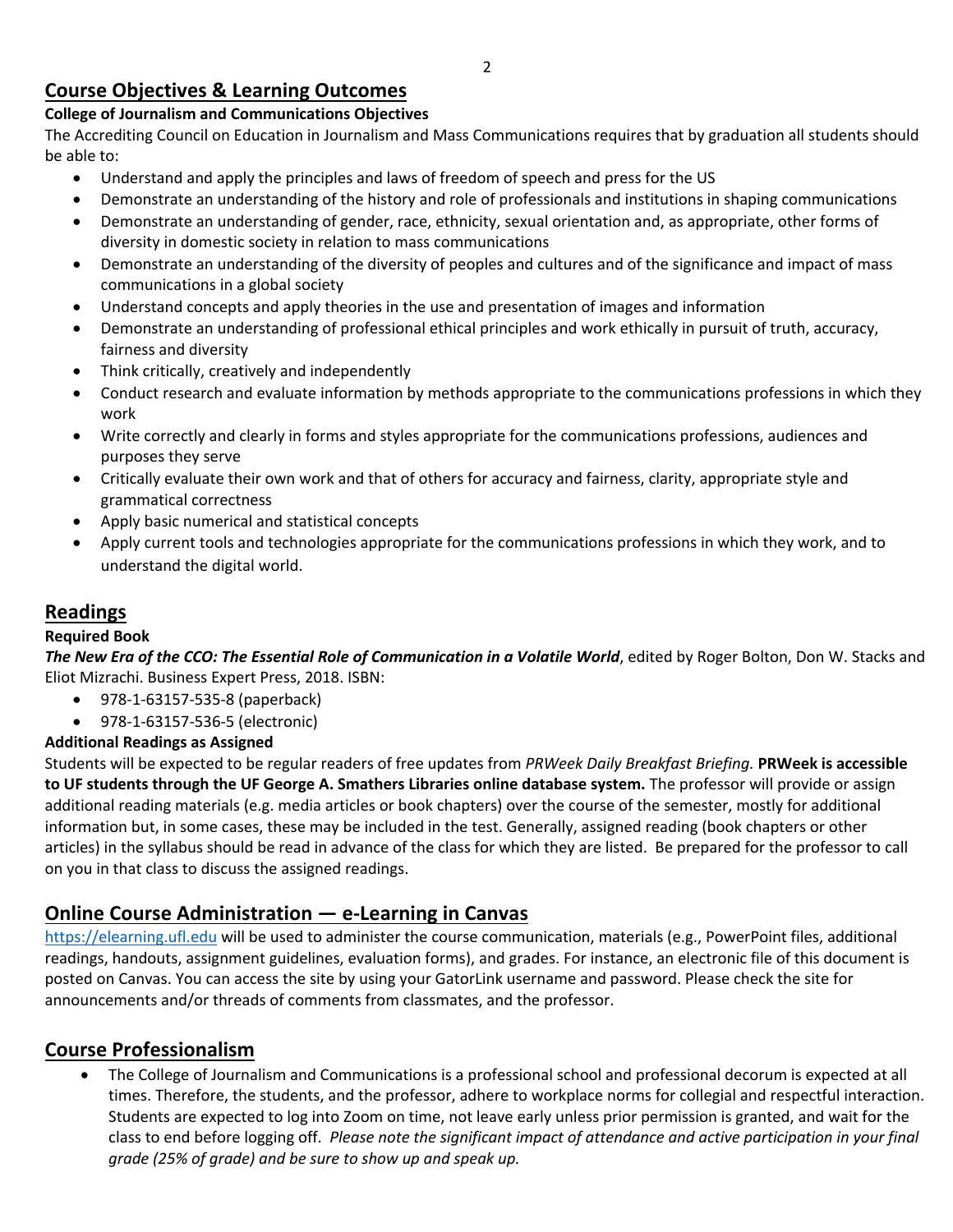• Students are expected to conduct themselves in an honest, ethical, and courteous manner — with classmates and the professor.

## **Course Grades**

The evaluation of coursework will be based on the student's performance in four areas, each of which constitutes a proportion of the final grade. These include: attendance and active participation; individual assignments (which will include developing case studies related to corporate reputation and presenting them to the class); one group experiential learning project; and a final test. The group project will involve developing comprehensive case studies, including teaching notes and a PowerPoint presentation, that would be suitable for submission in the national Page Case Study competition, which is sponsored each year by the Page Society and the Institute for Public Relations (see the 2020 winning case studies at this link: https://page.org/study\_competitions ). The allocations for each are as follows:

#### **Active Participation: 25%**

• Attendance and active participation are mandatory. Students will be expected to participate in various interactive exercises and to be fully engaged – with live video activated -- at all times unless cleared in advance with the professor. Absences count from the first class following the drop/add period. After due warning, the professor may prohibit further attendance and subsequently assign a lower or failing grade for excessive absences; more than two unexcused absences during the semester will be considered "excessive absences." You are responsible for notifying the professor in advance of the cause of your absence and, if it is due to illness, provide a note from your medical provider. For further information on attendance policy, please consult: https://catalog.ufl.edu/UGRD/academicregulations/attendance-policies/.

#### **Individual Assignment / Case Study 25%**

• Individual assignments will provide an opportunity for you to explore various aspects of corporate reputation management. The most important will be to prepare a case study on a specific company's reputation. You will select the company (subject to the professor's approval) and it must not be the company/case being analyzed by your group for the group project. The grade will be based on: the case selection – how compelling is the situation and its business impact on the company's business; a company overview that puts the case in context and provides data and analysis on the company's reputation; a comprehensive analysis of how the company engaged with primary and secondary stakeholders through direct engagement, media relations and social media interaction; style and quality of writing; and quality of a presentation deck accompanying the case study, which will be used in class presentations to illustrate and bring the case to life.

#### **Test: 25%**

• One test will be scheduled. This will be designed to test the students' understanding of key concepts of reputation management addressed in the course textbook and discussed in class by the professor and/or guest lecturers.

#### **Group Project and Presentation: 25%**

• This group project that will require you to work collaboratively with fellow students to develop a comprehensive corporate reputation case study that follows the requirements for submission in the national Page Case Study competition (see the guidelines for this national competition as well as the 2020 winning case studies at this link: https://page.org/study competitions ). Directions and team assignments will be provided early in the semester.

Grading for the course follows current UF grading policies for assigning grade points (see https://catalog.ufl.edu/ugrad/current/regulations/info/grades.aspx).

*The grading scale for the course is as follows*:

 $93-100 = A$  $90-92 = A$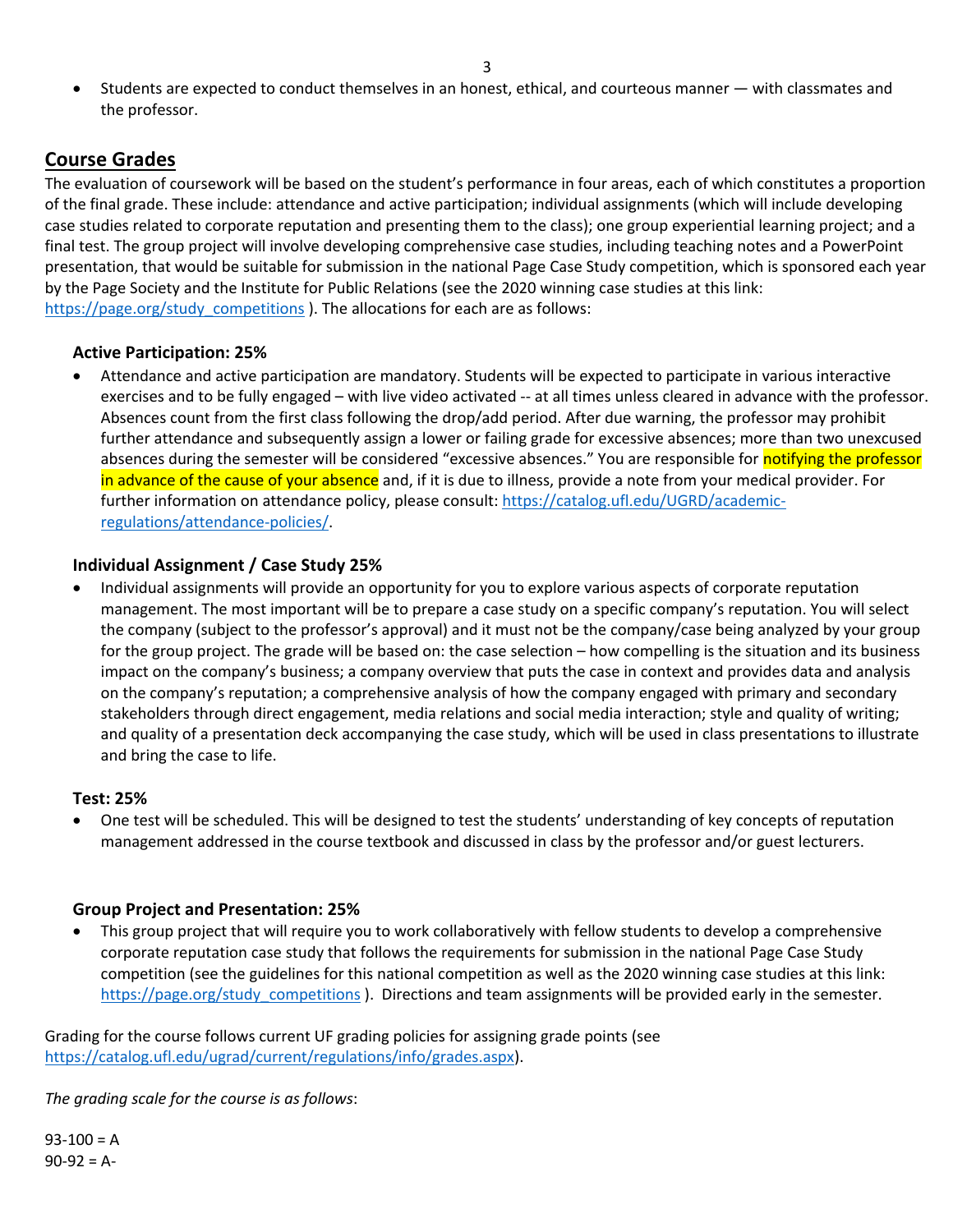$88-89 = B+$  $82 - 87 = B$  $80-81 = B 78-79 = C +$  $75 - 77 = C$  $70-74 = C 68-69 = D+$  $60-67 = D$ Below  $60 = E$ 

*Further information about grades and grading policy may be found at this* link to the university grades and grading policies.

#### **Online Course Evaluations**

Students are expected to provide professional and respectful feedback on the quality of instruction in this course by completing course evaluations online via GatorEvals. Click here for guidance on how to give feedback in a professional and respectful manner. Students will be notified when the evaluation period opens, and can complete evaluations through the email they receive from GatorEvals, in their Canvas course menu under GatorEvals, or via ufl.bluera.com/ufl/. Summaries of course evaluation results are available to students here.

### **The Honor Pledge**

UF students are bound by The Honor Pledge which states, "We, the members of the University of Florida community, pledge to hold ourselves and our peers to the highest standards of honor and integrity by abiding by the Honor Code. On all work submitted for credit by students at the University of Florida, the following pledge is either required or implied: "On my honor, I have neither given nor received unauthorized aid in doing this assignment." The Honor Code specifies a number of behaviors that are in violation of this code and the possible sanctions. Click here to read the Honor Code. Furthermore, you are obligated to report any condition that facilitates academic misconduct to appropriate personnel. If you have any questions or concerns, please consult with the instructor or TA in this class.

#### **Students Requiring Accommodations**

Students with disabilities who experience learning barriers and would like to request academic accommodations should connect with the disability Resource Center. Click here to get started with the Disability Resource Center. It is important for students to share their accommodation letter with their instructor and discuss their access needs, as early as possible in the semester.

#### **Campus Resources**

#### **Health and Wellness Resources**

- *U Matter, We Care*: If you or someone you know is in distress, please contact umatter@ufl.edu, 352-392-1575, or visit U Matter, We Care website to refer or report a concern and a team member will reach out to the student in distress.
- *Counseling and Wellness Center*: Visit the Counseling and Wellness Center website or call 352-392-1575 for information on crisis services as well as non-crisis services.
- *Student Health Care Center*: Call 352-392-1161 for 24/7 information to help you find the care you need, or visit the Student Health Care Center website.
- *University Police Department*: Visit UF Police Department website or call 352-392-1111 (or 9-1-1 for emergencies).
- *UF Health Shands Emergency Room / Trauma Center:* For immediate medical care call 352-733-0111 or go to the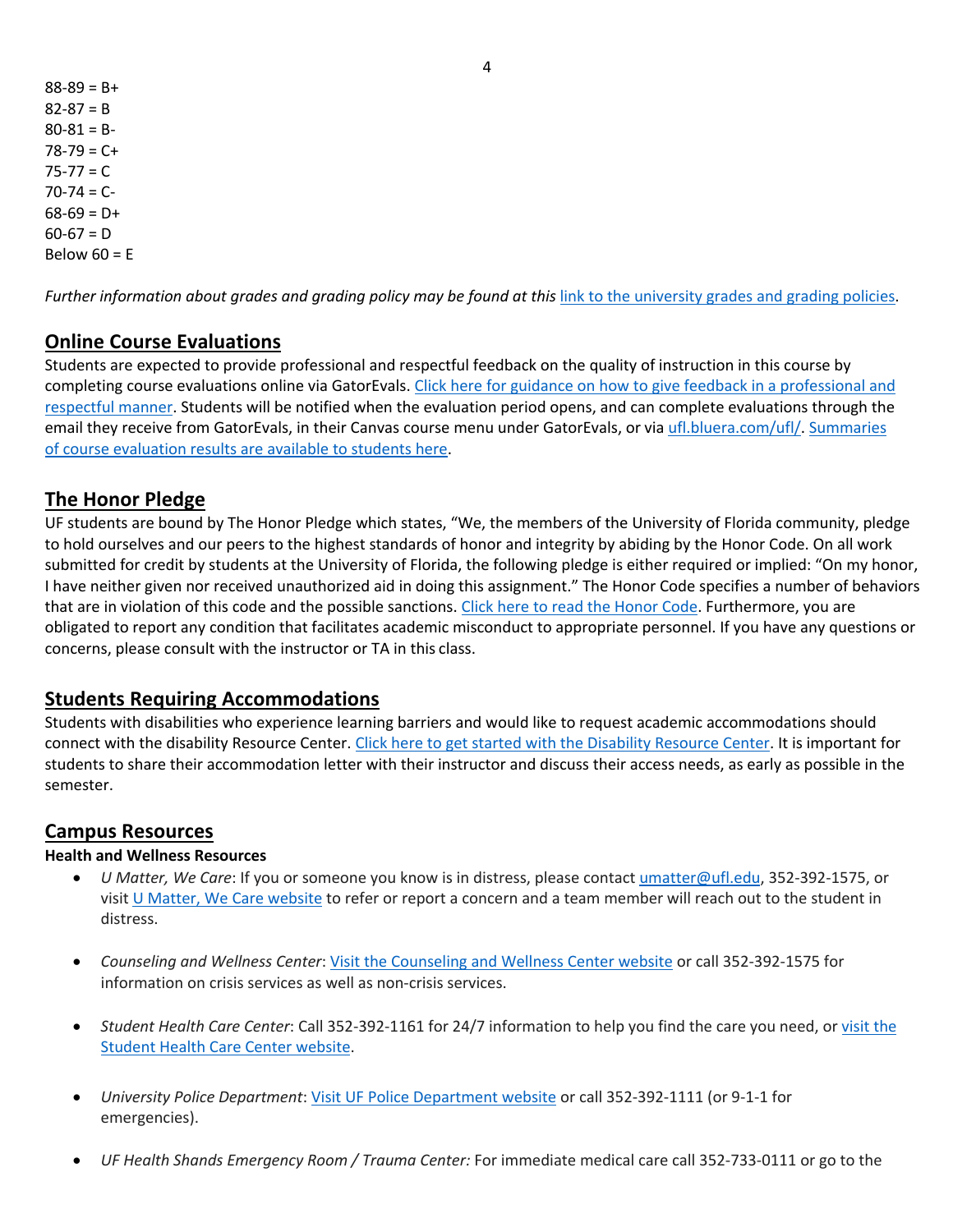emergency room at 1515 SW Archer Road, Gainesville, FL 32608; Visit the UF Health Emergency Room and Trauma Center website.

#### **Academic Resources**

- *E-learning technical support*: Contact the UF Computing Help Desk at 352-392-4357 or via e-mail at helpdesk@ufl.edu.
- *Career Connections Center*: Reitz Union Suite 1300, 352-392-1601. Career assistance and counseling services.
- *Library Support*: Various ways to receive assistance with respect to using the libraries or finding resources.
- *Teaching Center*: Broward Hall, 352-392-2010 or to make an appointment 352- 392-6420. General study skills and tutoring.
- *Writing Studio:* 2215 Turlington Hall*,* 352-846-1138. Help brainstorming, formatting, and writing papers.
- *Student Complaints On-Campus*: Visit the Student Honor Code and Student Conduct Code webpage for more information.
- *On-Line Students Complaints*: View the Distance Learning Student Complaint Process.

### **Other Important Notes**

- We will have Zoom and, later in the semester, face-to-face /Hyflex instructional sessions to accomplish the student learning objectives of this course. In response to COVID-19, the following policies and requirements are in place to maintain your learning environment and to enhance the safety of our in-classroom interactions.
	- $\circ$  You are required to wear approved face coverings at all times during class and within buildings. Following and enforcing these policies and requirements are all of our responsibility. Failure to do so will lead to a report to the Office of Student Conduct and Conflict Resolution.
	- $\circ$  This course has been assigned a physical classroom with enough capacity to maintain physical distancing (6) feet between individuals) requirements. Please utilize designated seats and maintain appropriate spacing between students. Please do not move desks or stations.
	- o Sanitizing supplies are available in the classroom if you wish to wipe down your desks prior to sitting down and at the end of the class.
	- o Follow your instructor's guidance on how to enter and exit the classroom. Practice physical distancing to the extent possible when entering and exiting the classroom.
	- o If you are experiencing COVID-19 symptoms (Click here for guidance from the CDC on symptoms of coronavirus), please use the UF Health screening system and follow the instructions on whether you are able to attend class. Click here for UF Health guidance on what to do if you have been exposed to or are experiencing Covid-19 symptoms.
		- § Course materials will be provided to you with an excused absence, and you will be given a reasonable amount of time to make up work. Find more information in the university attendance policies.
- *Our class sessions may be audio / visually recorded* for students in the class to refer back and for enrolled students who are unable to attend live. Students who participate with their camera engaged or utilize a profile image are agreeing to have their video or image recorded. If you are unwilling to consent to have your profile or video image recorded, be sure to keep your camera off and do not use a profile image. Likewise, students who unmute during class and participate orally are agreeing to have their voices recorded. If you are not willing to consent to have your voice recorded during class, you will need to keep your mute button activated and communicate exclusively using the "chat"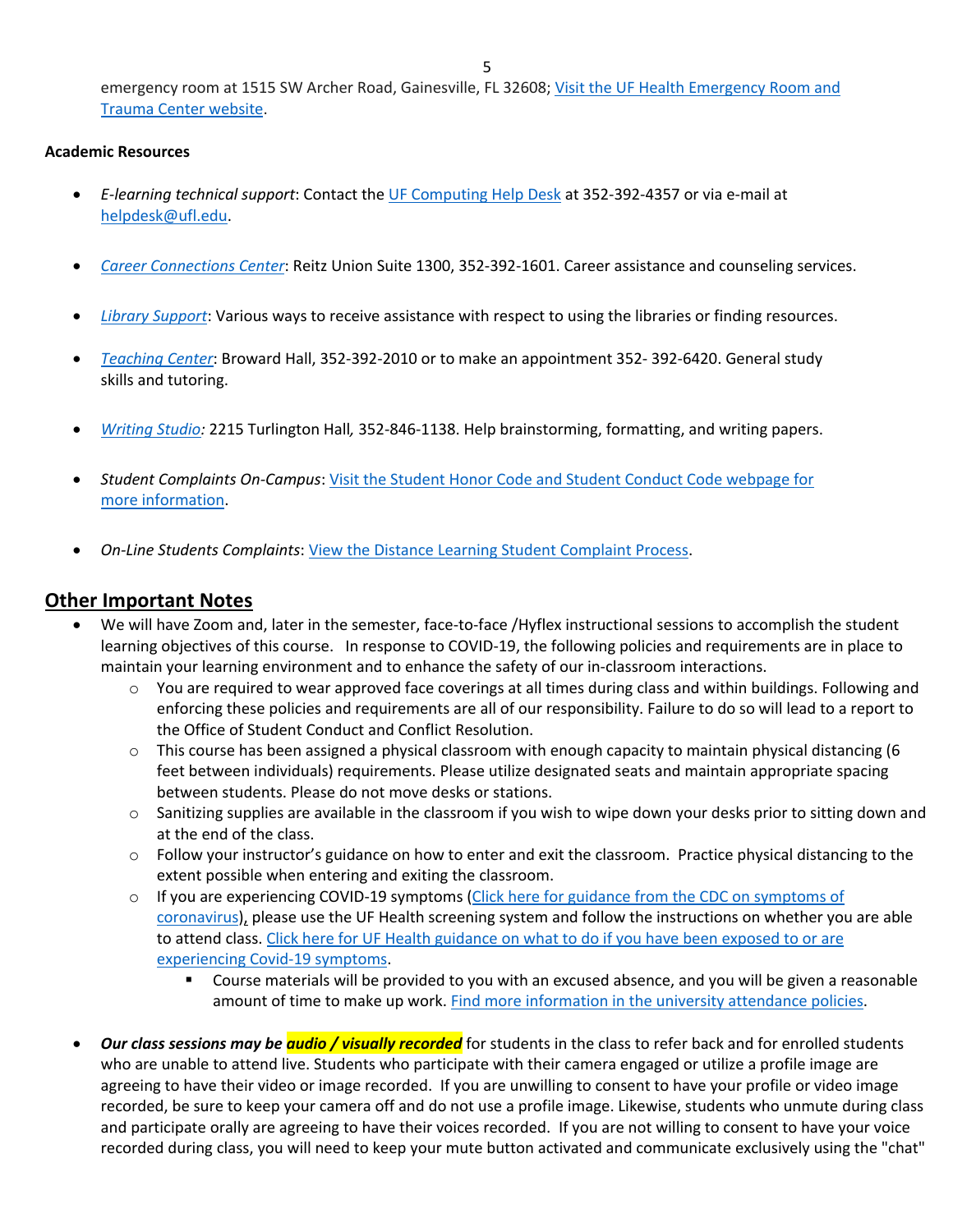feature, which allows students to type questions and comments live. The chat will not be recorded or shared. As in all courses, unauthorized recording and unauthorized sharing of recorded materials is prohibited.

- The professor reserves the right to make changes, if necessary, to the grading system, schedule, or other matters pertaining to the class.
- The professor may be reached via email (fordp@ufl.edu), telephone (352-294-0493) or text (703-966-8138). Please be aware that the professor may not be able to respond immediately to your communication. As a rule, allow up to 24 hours for a response. Therefore, barring an emergency situation, it is advisable to contact the professor well in advance of a quiz or a deadline in order to give the professor adequate time to respond.
- Students are not permitted to bring guests to class unless special arrangements have been made with the professor prior to class.
- If you notice yourself having trouble in the course, it is crucial that you see the professor immediately. Please feel free to approach the professor about any concerns or comments you might have about this class. Ideally, every student in the class should plan to have at least one 1:1 meeting with the professor in his office during the course of the semester.
- Any evidence of plagiarism or cheating will result in an "E" for the course and possible disciplinary action.
- Do not submit the same work to more than one class without prior written permission from both professors. Do not adapt work from another class for this class without my prior written permission.
- Do not adapt someone else's work and submit it as your own. This course requires original work, created at this time, for this purpose.
- Spelling counts, as do grammar, punctuation and professional presentation techniques. If you need extra help with presentation skills, arrange an appointment with the professor.
- An assignment turned in past the deadline may be penalized one letter grade for each weekday it is late. This is a business where deadlines count.
- In addition to the required and recommended readings, you are expected to maintain comprehensive class notes because class lectures often contain information that is not contained in the readings. You will be quizzed on this information. *If you miss a class, it is your responsibility to get briefed by another student on the content covered in the class.*
- Misspelling company or agency names during exercises will result in a letter grade deduction. Check your work!

#### **Course Schedule \*Readings are to be done BEFORE the date listed below\***

**M. Jan 11** Course overview • Corporate reputation management today: why it matters more than ever • Reputation formula: R=P+B+C x Af • Page Principles **W. Jan 13** Introductions Interactive review: "The Changing Business Landscape" • Read: Chapter 1, *New Era of the CCO* (McCorkindale, Hynes and Kotcher) Group and individual assignment details **M. Jan 18 Holiday W. Jan 20** Guest lecture: Victoria Sakal, Managing Director, Brand Intelligence, Morning Consult Lecture: Stakeholder theory as it relates to corporate reputation today and tomorrow • Interactive review: "Stakeholder Engagement – Creating and Sustaining Advocacy" o Read ch. 5, *New Era of the CCO* (Fernandez, Gonring and Benjamin-Young) • Ted Talk on Stakeholder Theory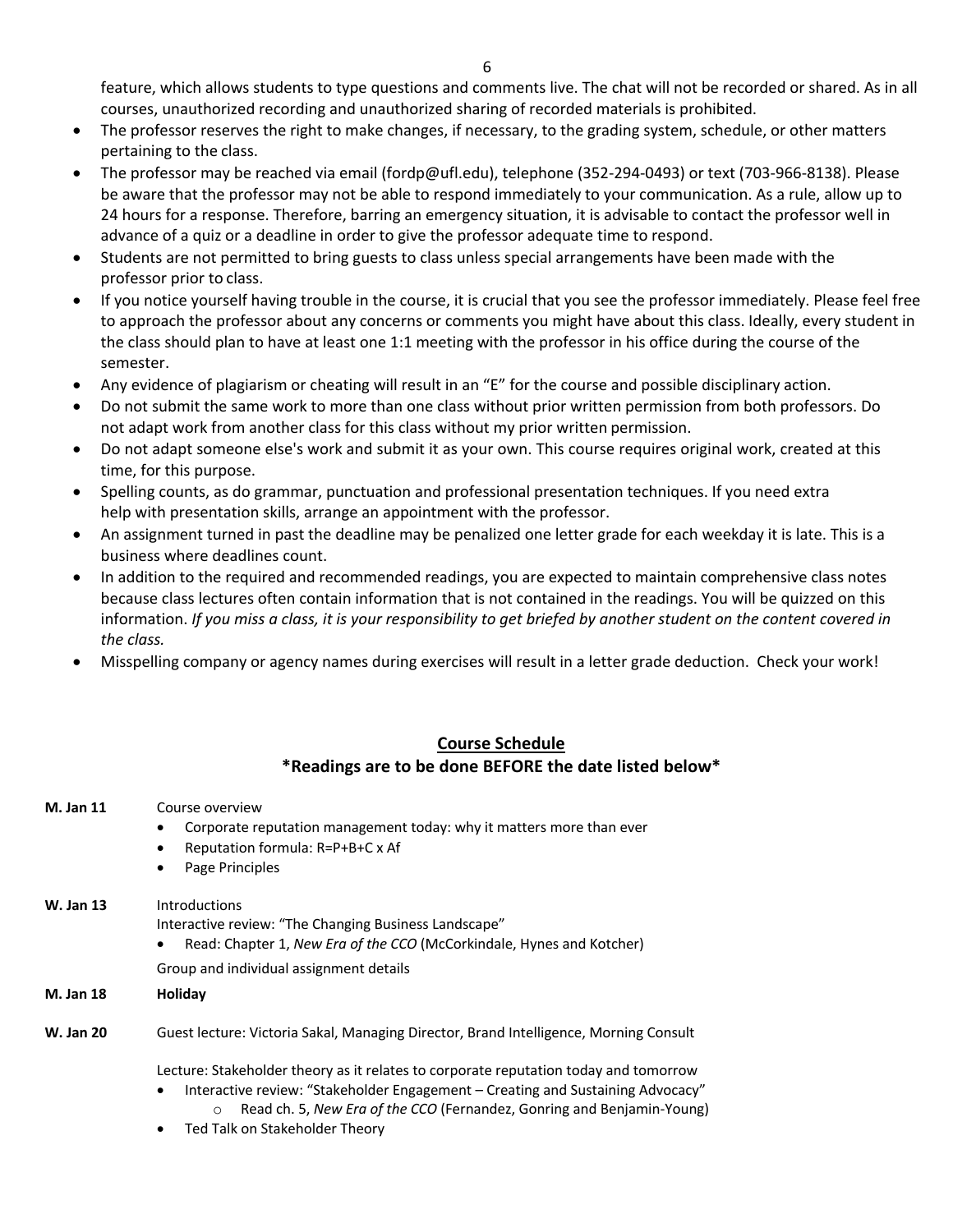|                  | 7                                                                                                                                                                                                                                                               |
|------------------|-----------------------------------------------------------------------------------------------------------------------------------------------------------------------------------------------------------------------------------------------------------------|
| <b>M. Jan 25</b> | Lecture: Changing role of the corporation and corporate communications in society<br>Purpose, responsibility, sustainability, ESG<br>Ted Talk on Corporate Purpose<br>٠                                                                                         |
| <b>W. Jan 27</b> | Guest lecture: Jill Carapellotti, Group VP, Macy's<br>"Managing an Iconic Corporate Brand's Reputation in the Volatile Retail Sector"                                                                                                                           |
| M. Feb 1         | Interactive review: "The Trust Imperative"<br>Read: ch. 3, New Era of the CCO (Edelman, Greyser, Harrison and Martin)<br>"We've Stopped Trusting Institutions and Started Trusting Strangers" - TED Talk                                                        |
| W. Feb 3         | Guest lecture: Corley Kenna, CCO, Patagonia<br>"In Business to Save Our Home Planet - The Quintessential Purpose-Driven Company"<br>$\bullet$                                                                                                                   |
| M. Feb 8         | Individual case study assignment due<br>Student individual case study presentations                                                                                                                                                                             |
| <b>W. Feb 10</b> | Guest lecture: Carmella Glover, Executive Director, Diversity Action Alliance<br>"Driving Action on DE&I in the PR Profession"<br>Student individual case study presentations (continued)                                                                       |
| <b>M. Feb 15</b> | Interactive review: "Managing the Corporate Character of the Enterprise"<br>Read ch. 4, New Era of the CCO (Bowen, Hardage, Strong)<br>Student individual case study presentations (continued)<br>٠                                                             |
| <b>W. Feb 17</b> | Guest lecture: Ian Bailey, Senior VP, Communications and Community, Qurate Retail Group<br>"Championing Empowerment and Belonging: Diversity, Equity & Inclusion; Community Involvement"<br>Student individual case study presentations                         |
| <b>M. Feb 22</b> | Interactive review: "Skills and Capabilities of the Modern CCO"<br>Read ch. 9, New Era of the CCO (Bain, Coombs and Feldman)<br>Student individual case study presentations<br>٠                                                                                |
| W. Feb 24        | Guest lecture:<br>Emily Graham, Chief Equity and Impact Officer and SVP, Diversity and Inclusion Communications, Omnicom Group<br>"OPEN 2.0: Achieving Inclusive Cultures and Real Systemic Equity with Urgency on a Global Scale"<br>Group project discussions |
| M. Mar 1         | Interactive Review: "Total Integration: Working Across the C-Suite"<br>Read ch. 7, New Era of the CEO (O'Rourke, Spangler, Woods)                                                                                                                               |
| W. Mar 3         | Guest Lecture: Lisa Ross, COO of Edelman US; President of Edelman Washington, DC<br>"The Edelman Trust Barometer 2021"                                                                                                                                          |
| M. Mar 8         | Interactive review: "The New Reality"<br>Read ch. 10, New Era of the CCO (Bolton, Prosek and Stacks)                                                                                                                                                            |
| <b>W. Mar 10</b> | Guest lecture: Jerilan Greene, Chief Communications and Public Affairs Officer, Yum! Brands<br>"Responding to Covid-19 Together: How a Global Leader Supports Employees and Communities"                                                                        |
| M. Mar 15        | <b>Group Projects Due</b>                                                                                                                                                                                                                                       |

**W. Mar 17** Guest lecture: Chuck Wallington, Executive Vice President and Chief Marketing &